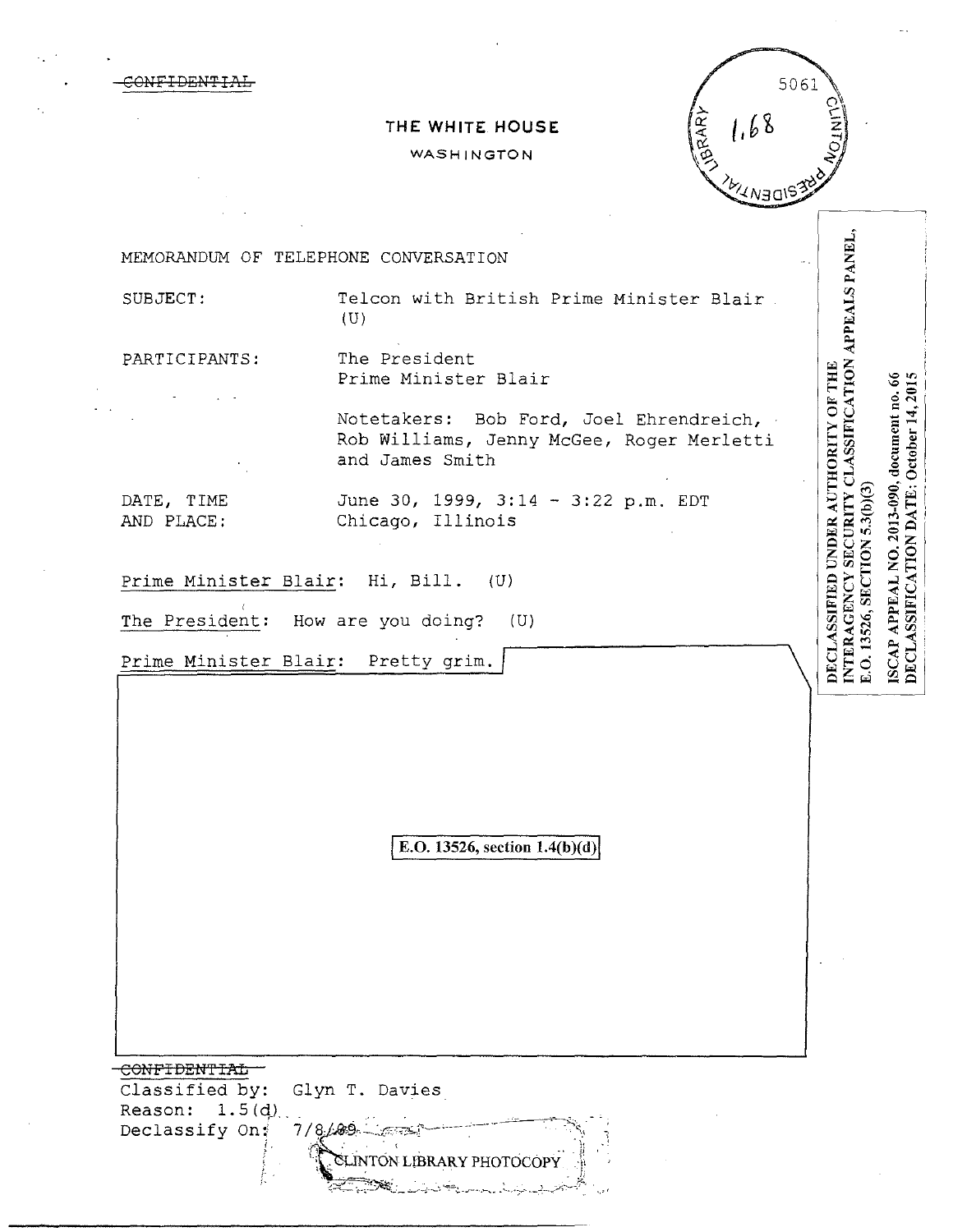## CONFIDENTIAL 2

**E.O.** 13526, section 1.4(b)(d)

The President: What exactly do the unionists want Sinn Fein to do now? LG+

Prime Minister Blair:

The President: Yes.  $|e\rangle$ The President: Yes. (2)<br>Prime Minister Blair:<br>The President: That was the IPA decay to lack like its

Prime Minister Blair:

The President: That way the IRA doesn't look like it's  $s$ urrendering to the unionists?  $4<sup>2</sup>$ 

Prime Minister Blair:

The President: Yes. LG+

Prime Minister Blair: E.O. 13526, section 1.4(b)(d) CONFIDENTIAL ್ರಗಳಾ **INTON LIBRARY PHOTOCOPY**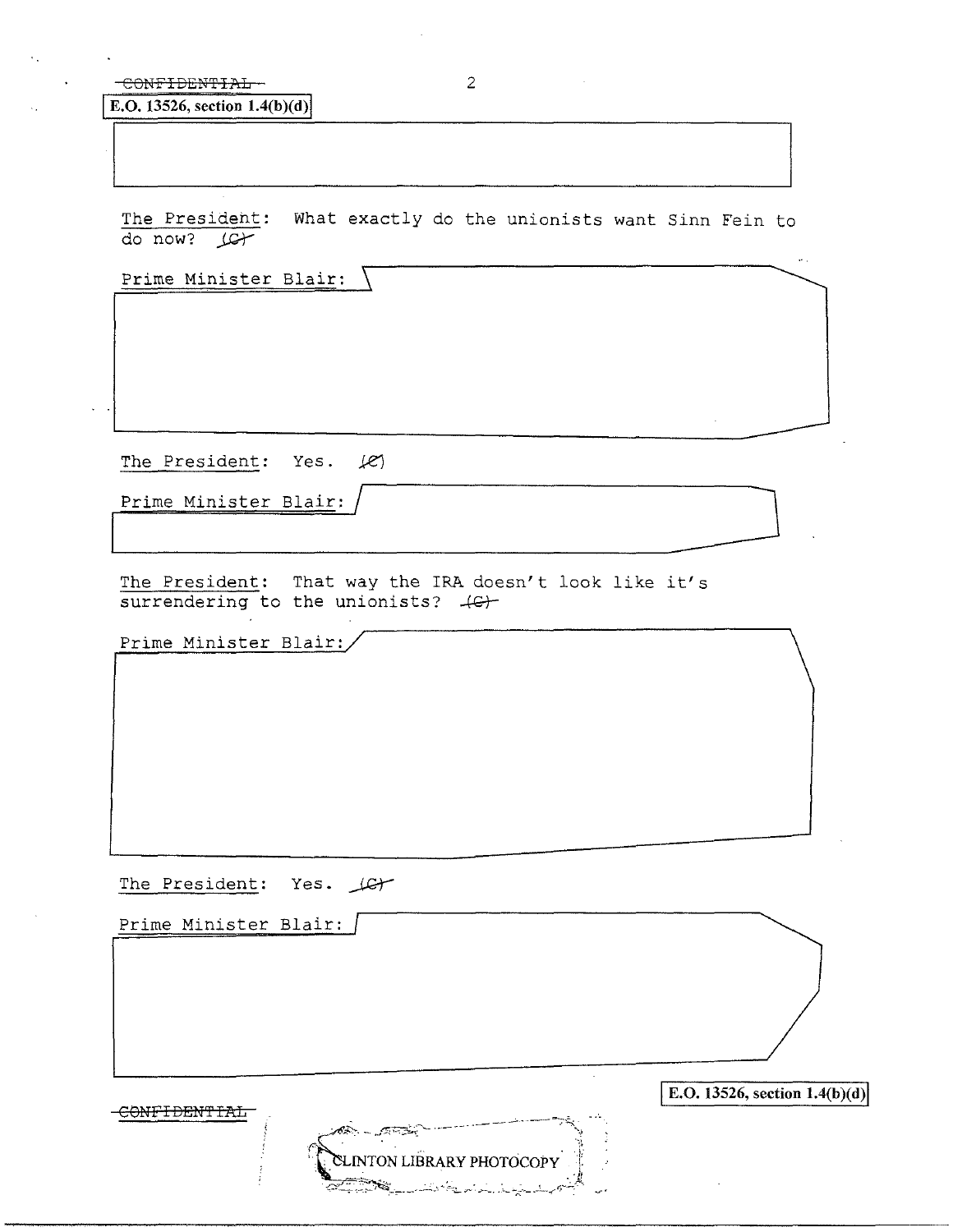**E.O.** 13526, section  $1.4(b)(d)$ 

The President: It looks like you could manage this marching thing if you could solve the bigger problem.  $(2)$ 

Prime Minister Blair:

The President: Which means if they meet all the local people's conditions, they could march.  $\varnothing$ 

Prime Minister Blair: / ~

I

 $\overline{\text{conv}}$ 

The President: Are you going back to the meeting now? *Jet* 

Prime Minister Blair: Yes. Let

The President: Do you want me to call them in a couple of hours -- Adams and Trimble?  $\angle$ et

Prime Minister Blair:  $\Box$ 

The President: Right now?  $\downarrow$ G $\uparrow$ 

Prime Minister Blair:/ ~

The President: Why don't I monitor it from here?  $\mathcal{L}$ 

**E.O. 13526, section 1.4(b)(d)** 

|  | $G = 1$                          |  |
|--|----------------------------------|--|
|  | <b>ELINTON LIBRARY PHOTOCOPY</b> |  |
|  | المراجفة وللمل<br>ಎಂ. ಎಸ್.ಎ.ಎಕ್. |  |